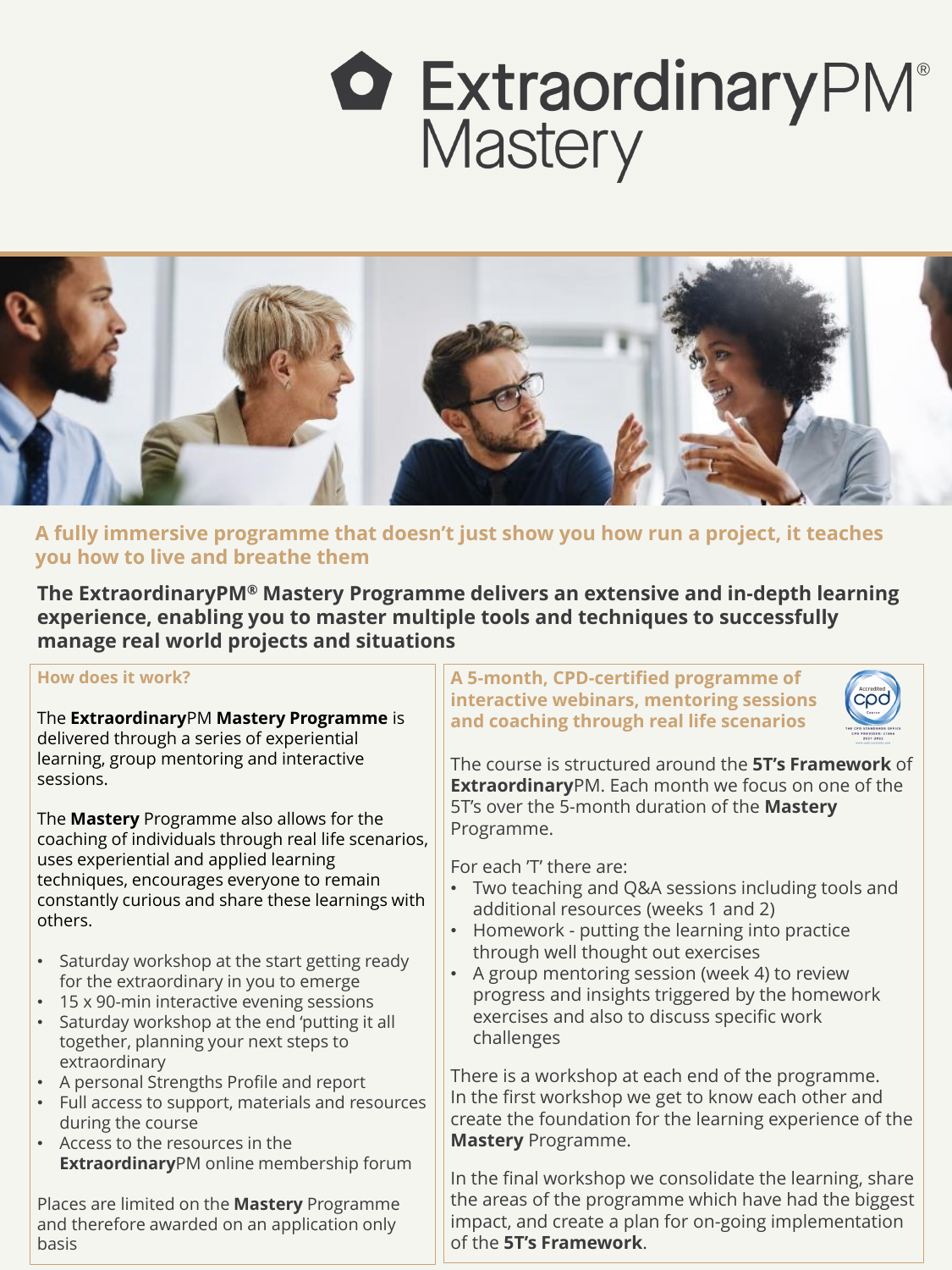# **Your journey to extraordinary**

Every person's experience of **Extraordinary**PM is different, but you can expect to be challenged, stretched beyond your comfort zone, and taken to new personal and professional heights – with constant support and guidance along the way.

The **Mastery** Programme is for those who truly want to master their skill set in project management. So if you are an experienced project professional, have a growth mindset, are curious in your approach and are willing to go on an intensive transformational journey, then this course is for you!

**Extraordinary**PM is for anyone who wants to develop the skills they need to deliver successful projects. It's really as simple as that! The tools and techniques we teach aren't specific to any industry, function or type of project, and – as we know that people skills are essential at any level – it doesn't matter how advanced you are in your career either.

### **Extraordinary**PM is for...

- All levels of programme managers and project professionals
- Project managers (at any level) looking to develop or enhance their skills
- Non-project managers whose day-to-day work involves delivering projects
- Technical experts looking to move into project management
- Business people in any area looking to improve their leadership skills
- Project Sponsors / Senior Stakeholders / Transformational Directors
- CEOs / CFOs

### **Individual Packages | Corporate Offerings**

## **Who is it for?**

Anyone can sign up to the **Extraordinary**PM Mastery programme to join a group of participants from different organisations.

The 5 month programme costs £2000 (+VAT) and runs out of working hours, three times a year.

Learn more by visiting [www.extraordinarypm.com](http://www.extraordinarypm.com/) or email us at [info@extraordinarypm.com](mailto:info@extraordinarypm.com)

We offer corporate clients bespoke **Extraordinary**PM Mastery programmes.

This includes facilitating workshops either in-house or online, with a focus on your specific brief and requirements.

Contact us for more info at [info@extraordinarypm.com](mailto:info@extraordinarypm.com)

Past delegates have quoted the course as being life changing, a paradigm shift bringing incredible clarity to any given situation. **Mastery** participants learn what to use, when and how to for best effect:

- Your thinking and language will change
- You will have confidence and be empowered to manage your teams better
- You will gain a far greater understanding of the project, its scope, "The Big Why" and be able to demonstrate a visible step change in your levels of professional maturity
- You will learn the ability to command the project more effectively; look "inside-out" and "outside-in" almost simultaneously, engage with the wider business beyond the project team itself and inspire the organisation as a whole to take ultimate ownership of the goal
- All of which leads to greater success in the delivery of the required tasks, goals and project

- Delegates that have successfully completed the Mastery Programme have people skills and leadership techniques fully embedded in to everything they do and in their approach to managing projects along with an expansive tool set to support them
- Participants go on a journey of personal development and empowerment, that starts with the "Big Why" and then focusses in on mastering the "how" and the "who
- The **Extraordinary**PM Mastery programme is an accredited CPD course and has been certified as 35 points under this scheme
- For each delegate, the journey will be different, relevant and unique
- Participants engage in group mentoring and are encouraged to put their learnings in practice immediately, applying tools and techniques in real time within their respective work places. As part of this, you will collectively discuss approaches and possible outcomes, sharing results and supporting each other as a community • All those who successfully complete the **Extraordinary**PM Mastery Programme, are invited to join our growing Alumni community. Every year we host ten live webinars exclusively for our Alumni, in which we explore a range of exciting topics and themes, and offer support to members of the community

# **What will I get out of it?**

# **Why should I attend?**

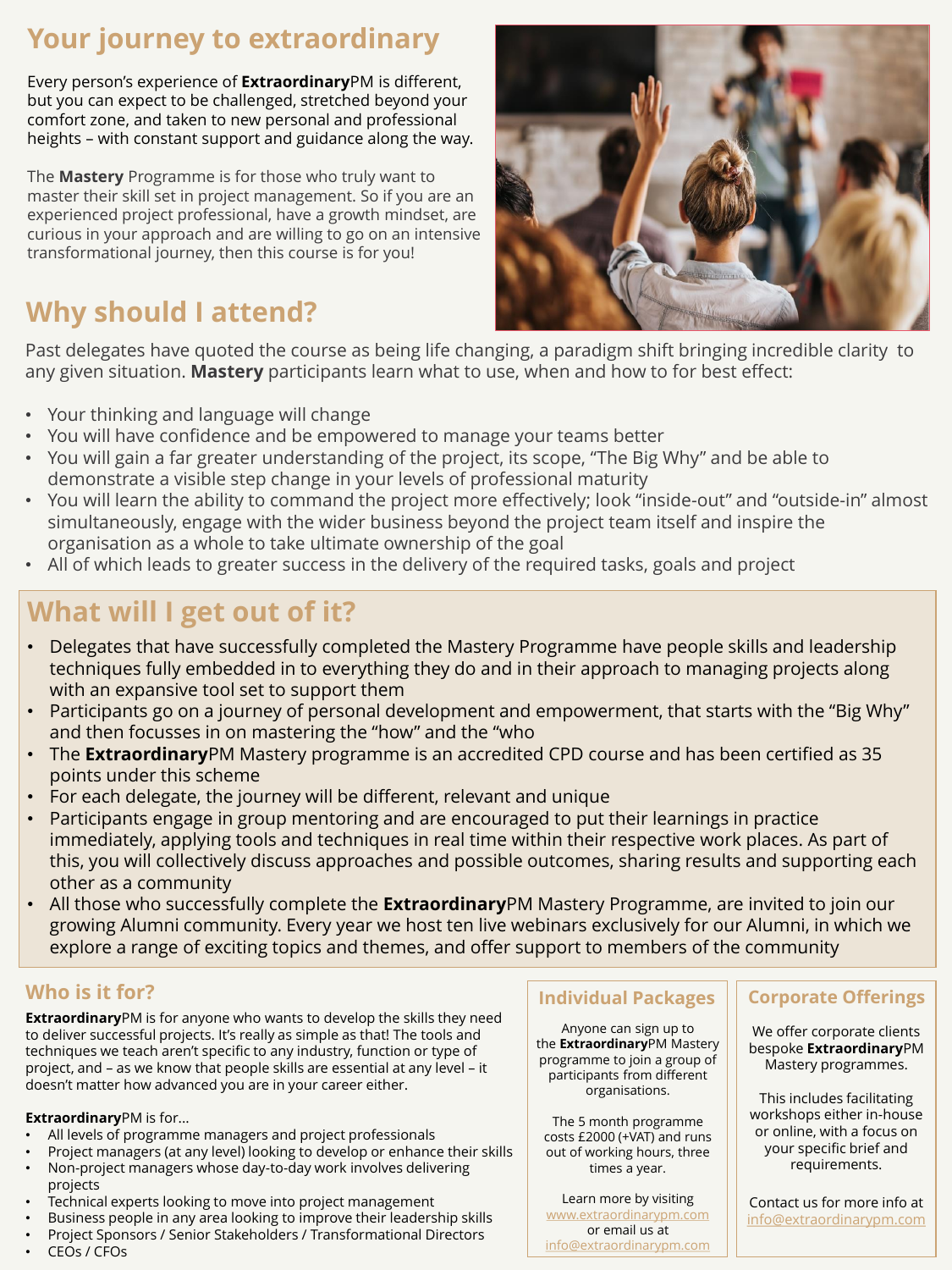# **Putting people & leadership at the heart of project delivery**

At the heart of our approach is what we call the **5T's Framework**, which is designed to enhance success in five interlinking key areas of delivery: **Target, Terrain, Tribe, Time** and **Thrive**. Simply put, it delves deep into the "Why" and "How" of project management, as opposed to just the "What". Target

**Project management is all about making change happen. But we only see the true benefit of that change when people begin to think and act differently, and when we see great leadership and people skills at work. Because ultimately, people are the real difference between a project (or even a business) succeeding or not.**

Our tried and tested approach allows you to focus on teamwork, staff engagement and collaboration. It demonstrates how project success is a direct result of strong leadership, engaged teams, clear outcomes and a consistent focus on business and customer needs.

**Extraordinary**PM fully integrates with tools like PRINCE2 and Agile, but what we do is very different. Where they focus on the technical aspects of the job, we aim to bring the human element firmly to the fore, addressing leadership and people skills as key ingredients of the overall project management mix.

### **The journey to extraordinary**

At **Extraordinary**PM, we know that the best way to leverage skills and experience is by sharing our knowledge openly, allowing insights and expertise to multiply and ultimately benefit as many people in the profession as possible. To this end, we deliver a mixture of industry networking and speaking engagements, as well as regular webinars, articles and thought leadership pieces.

Our goal here is simple: to inspire and empower fellow project managers to excel in their careers, become respected leaders and ultimately take more pride (and pleasure) in their work!



Each 'T' acts as a stand-alone **Extraordinary**PM module, but the true power of the framework lies in your ability to apply the tools to meet the needs of your situation; to see a project from all angles, to be curious, and to combine techniques in the best way to achieve your end goal.

- Your **Target** is your 'North Star' for decision-making and prioritisation.
- The **Terrain** is the landscape and business context of your project's journey.
- Your **Tribe** goes far beyond the members of your project team. It is all those people you need to build connections with to achieve your target,
- **Time** is not simply time management. We focus instead on Time Mastery; being productive and balancing multiple priorities.
- Taking care of yourself so you can **Thrive** is often overlooked, but is crucial to your success. It's about making sure you're at your very best, and prepared for anything be that in a professional sense or in regards your own personal well being.

Central to our ethos is the provision of a number of learning and development options, equally suited to individuals or tailored for corporate clients.



From a one-hour **Insights** webinar through the **Bitesize** series of topis and themes, to the gold plated, five-month **Mastery** Programme, we take you on a journey of personal development – challenging and encouraging you to grow, think and act differently. We'll give you a safe space to experiment and stretch beyond your existing comfort zone, confident in the knowledge that we've always got your back.

We know just how busy and timeconsuming project delivery can be, and we're curated a toolkit of essential resources – so you



don't have to. Drawing on our collective experiences across multiple industries, our extensive library of supporting resources – a wealth of tools, plus techniques and materials that are engaging, effective and practical for use in the real world.

Our commitment to lifelong personal development means that we're always open to improvement and willing to learn. This is reflected in **Extraordinary**PM: both the programme and resources remain under constant review, so we can incorporate new ideas and continue to become more diverse, accessible and inclusive.

Exciting news! We are going to be launching an online membership space dedicated to our **Extraordinary**PM Tribe in early 2022.



We will be providing our tribe with access to more resources, articles, and hints and tips and where the course material and videos will be available for those taking our **Bitesize** and **Mastery** Programmes. It will also provide a place where people in our ExtraordinaryPM Tribe can connect communicate and support one another.